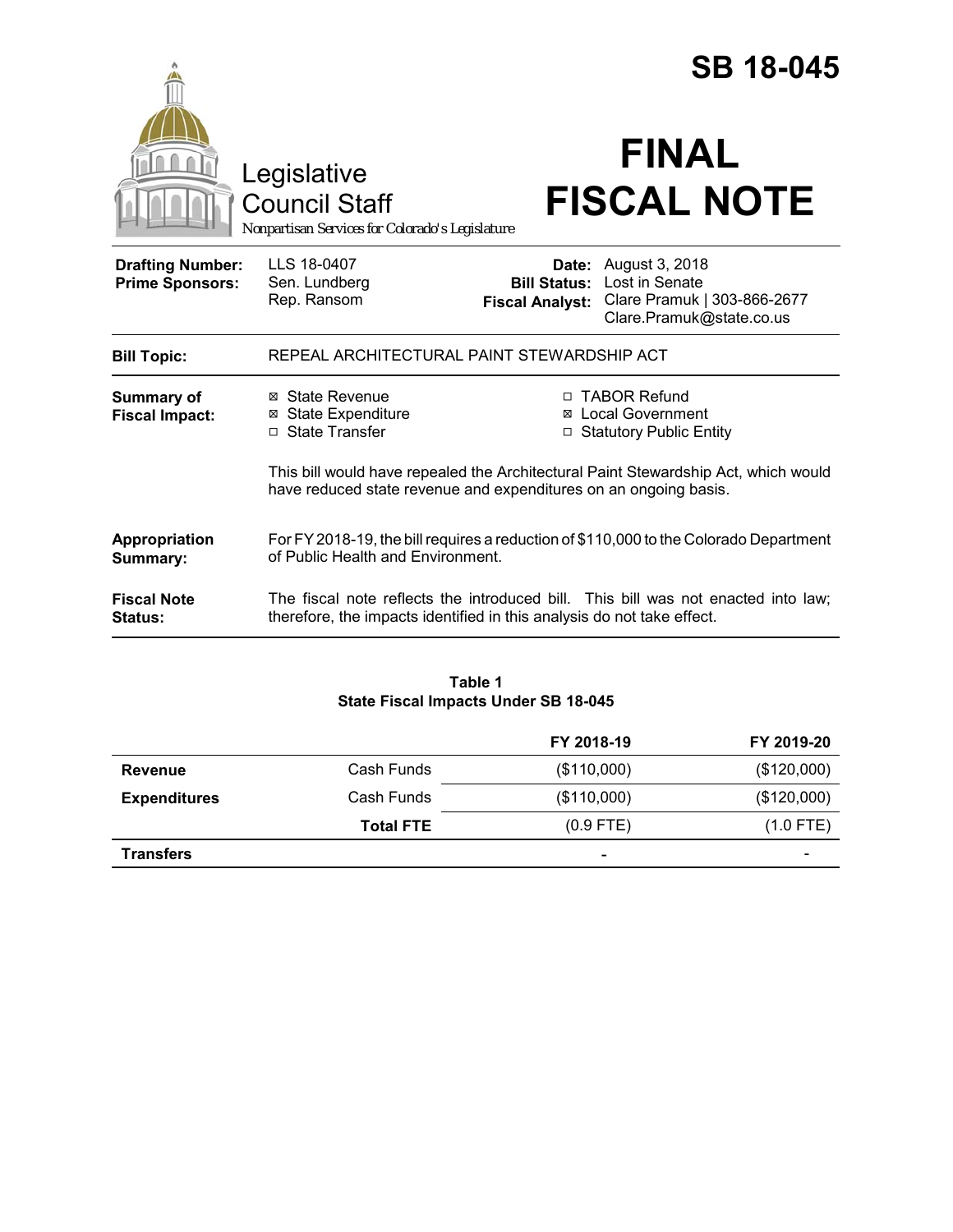August 3, 2018

## **Summary of Legislation**

This bill repeals the Architectural Paint Stewardship Act.

## **Background**

Senate Bill 14-029 created the Architectural Paint Stewardship Program for the recycling, reuse, and disposal of post-consumer architectural paint. PaintCare was selected by the Colorado Department of Public Health and Environment (CDPHE) to collect and manage unwanted paint statewide. It is funded through a fee added to the purchase price of paint. Fees are \$.35 per pint or quart, \$.75 per gallon and \$1.60 for 5 gallon containers. The aggregate amount of fees charged to consumers cannot exceed the actual cost of maintaining the program. In 2016, the most recent year for which data are available, PaintCare collected \$6,778,509 in fees and had a surplus of \$2,114,696 including surplus funds from 2015. The program is overseen by the Hazardous Materials and Waste Management Division of CDPHE and funded by the fees collected by PaintCare.

### **State Revenue**

This bill will reduce state cash fund revenue to the Paint Stewardship Program Cash Fund in CDPHE by \$110,000 in FY 2018-19 and \$120,000 in FY 2019-20 and future years.

### **State Expenditures**

This bill will reduce state cash fund expenditures from the Paint Stewardship Program Cash Fund in the CDPHE by \$110,000 and 0.9 FTE in FY 2018-19 and \$120,000 and 1.0 FTE in FY 2019-20. The FY 2018-19 figure is prorated to account for the August 8, 2018, effective date of the program repeal.

### **Local Government**

This bill will increase expenditures for local governments that take over responsibility for paint disposal for their jurisdictions. This amount has not been estimated.

### **Effective Date**

The bill was lost on second reading in the Senate on February 21, 2018.

### **State Appropriations**

For FY 2018-19, the bill requires a reduction of \$110,000 and 0.9 FTE to the CDPHE from the Paint Stewardship Program Cash Fund.